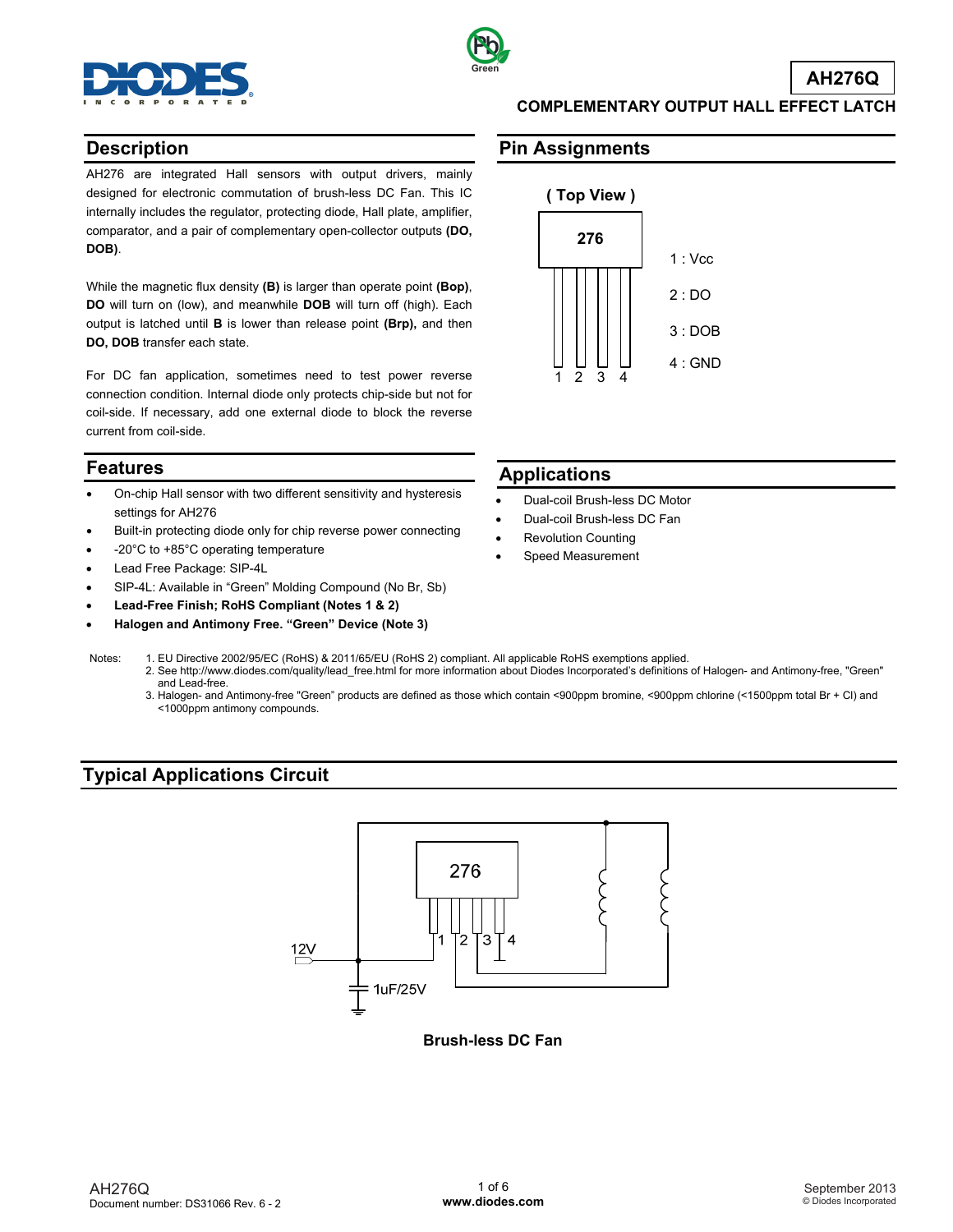

# **Pin Descriptions**

| <b>Pin Name</b> | P/IO | Pin# | <b>Function</b>    |
|-----------------|------|------|--------------------|
| Vcc             |      |      | Power Supply Input |
| DO              |      |      | Output Pin         |
| <b>DOB</b>      |      |      | Output Pin         |
| GND             |      |      | Ground             |

# **Functional Block Diagram**



# **Absolute Maximum Ratings** (@TA = +25°C, unless otherwise specified.)

| Symbol           | <b>Parameter</b>                                |                 | Rating       | Unit          |
|------------------|-------------------------------------------------|-----------------|--------------|---------------|
| $V_{\rm CC}$     | Supply Voltage                                  |                 | 20           | v             |
| $V_{\text{RCC}}$ | Reverse VCC Polarity Voltage                    |                 | $-20$        | V             |
| B                | <b>Magnetic Flux Density</b>                    |                 |              | Unlimited     |
|                  |                                                 | Continuous      | 0.4          |               |
| lo               | Output "on" Current<br>(Note 3)                 | Hold            | 0.5          | A             |
|                  |                                                 | Peak (Start Up) | 0.7          |               |
| Ts               | Storage Temperature Range                       |                 | $-65 - +150$ | $^{\circ}C$   |
| <b>PD</b>        | Package Power Dissipation (SIP-4L)              |                 | 550          | mW            |
| TJ               | Maximum Junction Temperature                    |                 | $+150$       | $^{\circ}C$   |
| $\theta$ JA      | Thermal Resistance Junction-to-Ambient (SIP-4L) |                 | 227          | $\degree$ C/W |
| $\theta$ JC      | Thermal Resistance Junction-to-Case (SIP-4L)    |                 | 49           | °C/W          |

Note:  $3. P<sub>D</sub>$  shall be within Safety Operation Area.

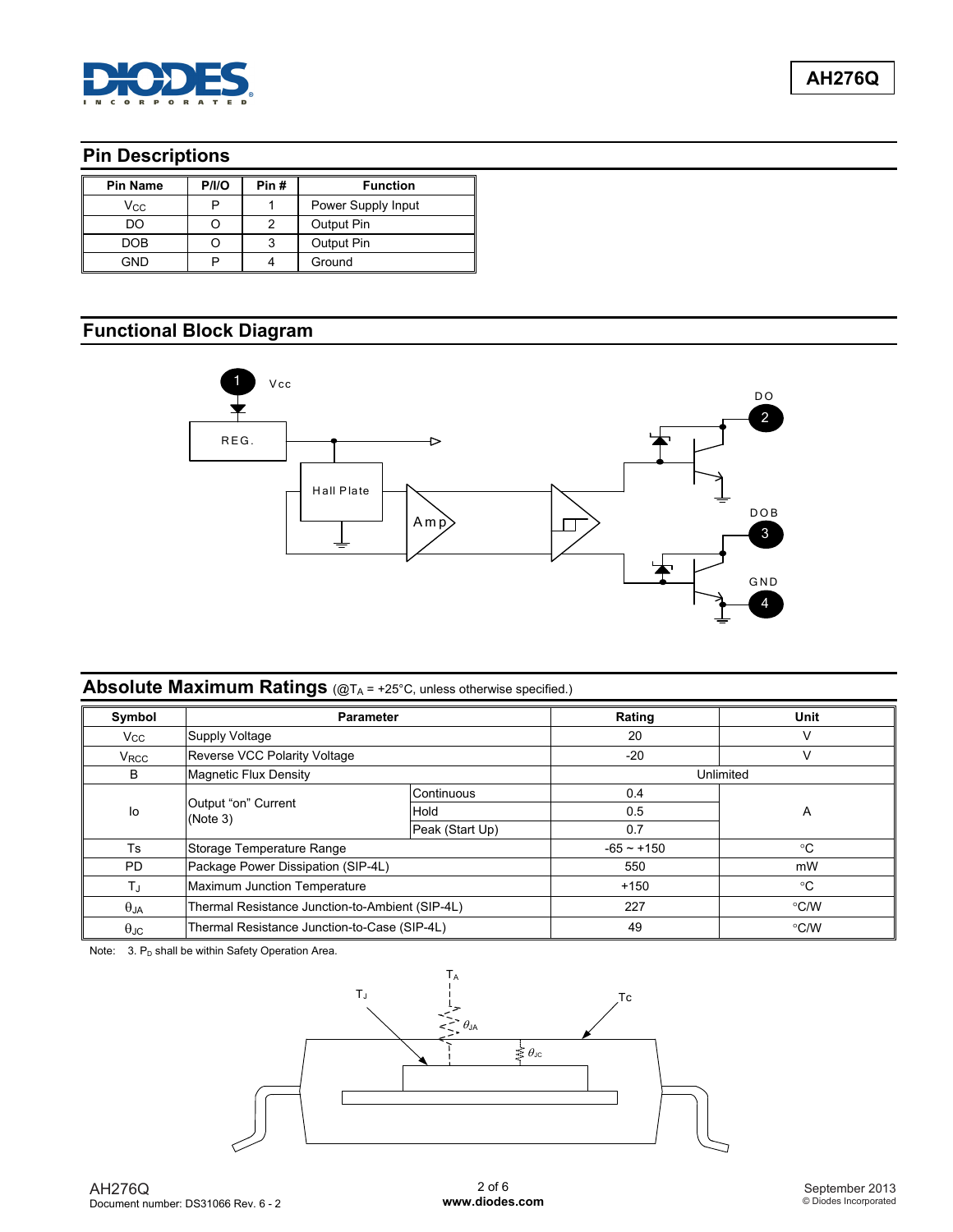

# **Recommended Operating Conditions** (@TA = +25°C, unless otherwise specified.)

| Symbol | Parameter                     | <b>Conditions</b> | Min       | Max | Unit |
|--------|-------------------------------|-------------------|-----------|-----|------|
| Vcc    | Supply Voltage (Note 4)       | Operating         | 2c<br>◡.◡ | 20  |      |
|        | Operating Ambient Temperature | Operating         | $-20$     | +85 |      |

Note: 4. The output DO/DOB is switching as magnetic field change (S>300G, N<-300G).

# **Electrical Characteristics** (@TA = +25°C, unless otherwise specified.)

| Symbol   | <b>Parameter</b>          | Conditions                                    | Min | Typ   | Max | Unit |
|----------|---------------------------|-----------------------------------------------|-----|-------|-----|------|
| V7       | Output Zener Breakdown    |                                               |     | 35    |     |      |
| VCE(SAT) | Output Saturation Voltage | $V_{\text{CC}}$ = 14V, $I_{\text{L}}$ = 400mA |     | 0.6   | 0.9 |      |
| ICEX     | Output Leakage Current    | $V_{CE}$ = 14V, $V_{CC}$ = 14V                |     | < 0.1 | 10  | μA   |
| Icc      | Supply Current            | $V_{\rm CC}$ = 20V, Output Open               |     | 16    | 25  | mA   |

#### **Magnetic Characteristics** (Note 5) (@TA = +25°C, V<sub>CC</sub> = 14V, unless otherwise specified.)

| A grade    |                       |       |     |       |       |
|------------|-----------------------|-------|-----|-------|-------|
| Symbol     | <b>Characteristic</b> | Min   | Typ | Max   | Unit  |
| <b>Bop</b> | Operate Point         | 10    |     | 50    | Gauss |
| <b>Brp</b> | Release Point         | $-50$ |     | $-10$ | Gauss |
| Bhy        | <b>Hysteresis</b>     |       | 75  |       | Gauss |

**B grade** 

| Symbol     | <b>Characteristic</b> | Min   | Typ | Max | Unit  |
|------------|-----------------------|-------|-----|-----|-------|
| Bop        | Operate Point         |       |     | 70  | Gauss |
| <b>Brp</b> | Release Point         | $-70$ |     |     | Gauss |
| Bhy        | <b>Hysteresis</b>     |       | 75  | __  | Gauss |

#### **C grade**

| Symbol     | <b>Characteristic</b> | Min        | Typ       | Max | Unit  |
|------------|-----------------------|------------|-----------|-----|-------|
| Bop        | Operate Point         |            |           | 100 | Gauss |
| <b>Brp</b> | <b>Release Point</b>  | 100<br>- 1 |           | _   | Gauss |
| Bhy        | Hysteresis            |            | --<br>ں ، |     | Gauss |

Note: 5. Magnetic characteristics are for design information, which will vary with supply voltage, operating temperature and after soldering.



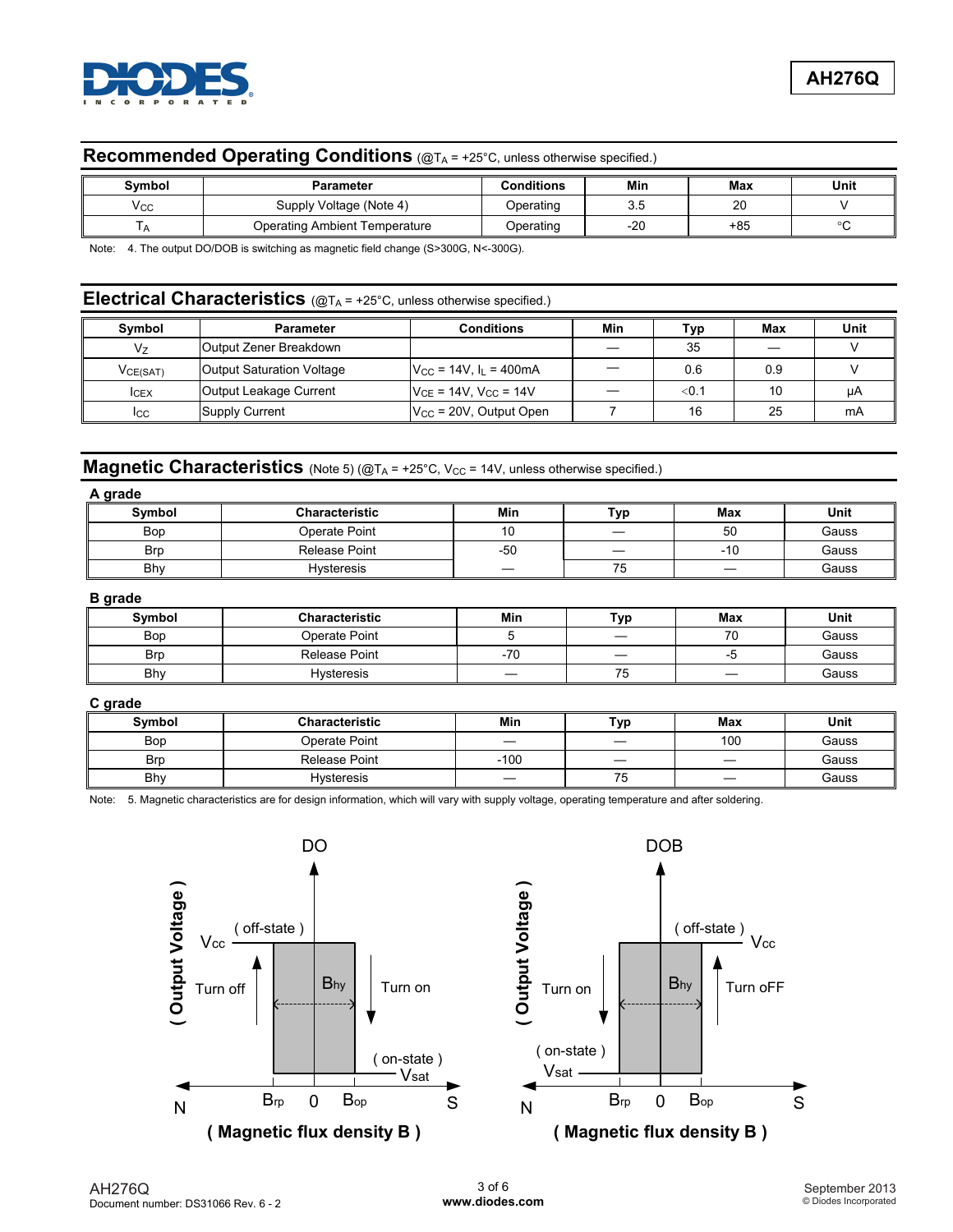

# **Performance Characteristics**

| $(A^{\circ}C)$ | 25  | 50  | 60  | 70  | 80  | 85  | 90  | 95  | 100 |
|----------------|-----|-----|-----|-----|-----|-----|-----|-----|-----|
| $P_D$ (mW)     | 550 | 440 | 396 | 352 | 308 | 286 | 264 | 242 | 220 |
| $(A^{\circ}C)$ | 105 | 110 | 115 | 120 | 125 | 130 | 135 | 140 | 150 |
| $P_D$ (mW)     | 198 | 76  | 154 | 132 | 110 | 88  | 66  | 44  |     |

PD (mW)

Power Dissipation Curve



## **Ordering Information**



| <b>Part Number</b> | Package | Packaging | <b>Bulk</b> |                           | <b>Magnetic</b>        |
|--------------------|---------|-----------|-------------|---------------------------|------------------------|
|                    | Code    |           | Quantity    | <b>Part Number Suffix</b> | <b>Characteristics</b> |
| AH276Q-PL-B-A      | D       | SIP-4L    | 1000        | -B                        |                        |
| AH276Q-PL-B-B      | ח       | SIP-4L    | 1000        | -B                        |                        |
| AH276Q-PL-B-C      | ח       | SIP-4L    | 1000        | -B                        |                        |
| AH276Q-PG-B-A      | D       | SIP-4L    | 1000        | $-B$                      |                        |
| AH276Q-PG-B-B      | D       | SIP-4L    | 1000        | -B                        |                        |
| AH276Q-PG-B-C      | D       | SIP-4L    | 1000        | $-B$                      |                        |

Note: 6. Please refer to page 3 (Magnetic Characteristics table).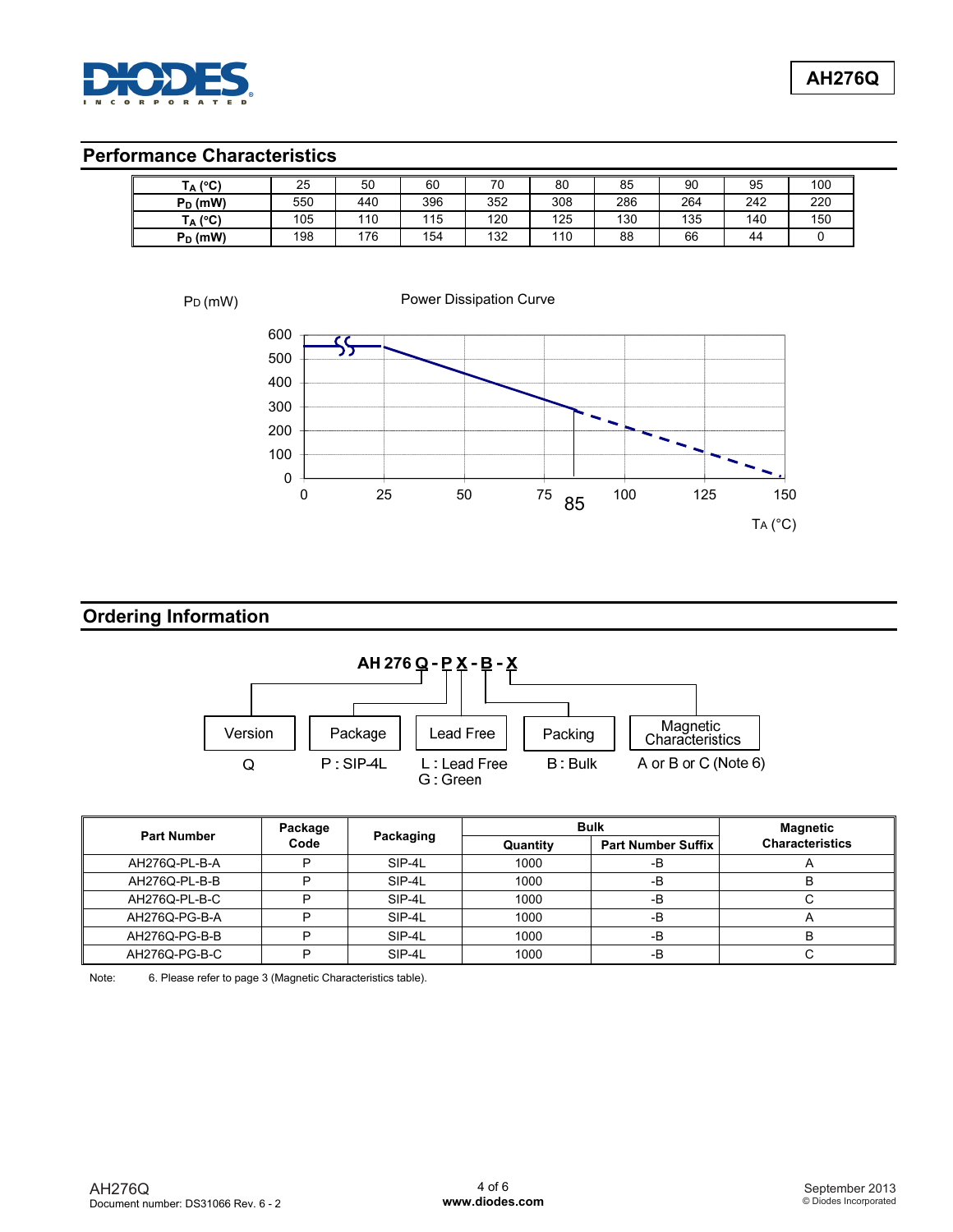

**AH276Q**

## **Marking Information**



#### **Package Outline Dimensions** (All dimensions in mm.)

Please see AP02002 at [http://www.diodes.com/datasheets/ap02002.pdf fo](http://www.diodes.com/datasheets/ap02002.pdf)r latest version.



|     | SIP-4     |           |
|-----|-----------|-----------|
| Dim | Min       | Max       |
| А   | 5.12      | 5.32      |
| в   | 4.10      | 4.30      |
| C   | 3.55      | 3.75      |
| D   | 0.38      | 0.44      |
| E   | 0.35      | 0.41      |
| F   | 1.24      | 1.30      |
| н   | 1.32      | 1.52      |
|     | 1.45      | 1.65      |
| J   | 0.00      | 0.2       |
| K   | 13.00     | 15.5      |
| L   | 0.63      | 0.83      |
| а1  | $3^\circ$ | $5^\circ$ |
| a2  | $4^\circ$ | $7^\circ$ |
|     | ıensions  |           |